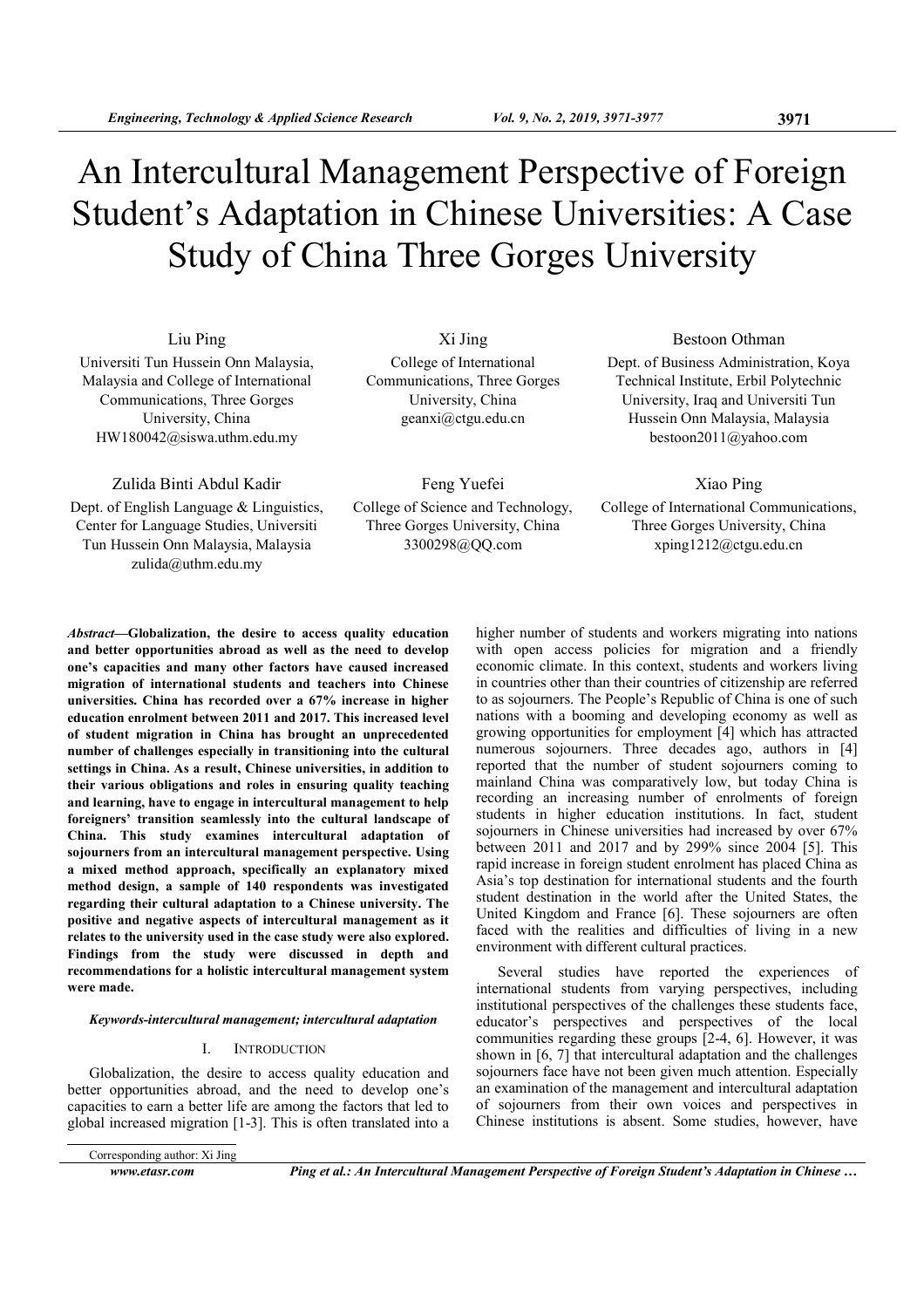examined the experiences of international students. For instance, authors in [8] report the experience of a group of American students on a two-week visit to China. Although it would be misleading to delimit the findings from this study to the challenges experienced by student sojourners in China, they, however, shed light into some minute perspectives of intercultural adaption on a temporary basis for a group of students. Similarly, authors in [9] studied the cross-cultural adaptations of foreign students in universities across Beijing using a sample of 88 foreign students. They found that foreign students found the cultural values in China to be in conflict with their previous experiences in their home countries and this impacted their adaptation to Chinese societies negatively. Furthermore, in [10] daily life experiences of student sojourners in six universities across China were studied using a mixed methodology and a sample of 200 respondents. They found that student sojourners in these Chinese universities experienced great difficulty in integrating into Chinese society, especially in the areas of making new friends, and variations in cultural values and social styles. Author in [10] further reports that the variations in cross-cultural adaptations were a result of factors such as gender, length of stay, and cultural background. Sojourners are thus required to develop coping strategies and adaptation skills in order to assimilate and be well integrated into these new cultural settings. But a critical question of interest at this point becomes what Chinese universities are doing to aid the adaptations of sojourners across China. Therefore, it is crucial to explore and understand the experiences of these sojourners within Chinese universities and their views on the positives and negatives of how they are being assisted in integrating and assimilating into Chinese society. Intercultural adaptation is traditionally seen as the responsibility of the sojourner [2, 11-13]. However, author in [14] argues that adaptations should constitute a two-way process where communication should be seen as involving mutual adaptation between sojourners and the host communities. The researcher believes that it is crucial to explore foreign student's perspectives of intercultural adaptation and how they are managed by Chinese universities, as well as the positives and negatives in intercultural management of foreign student's adaptations in a Chinese university.

China Three Gorges University (CTGU) was used as a case study. The university is a provincial sub-center university, which has grown from only a few sojourners in the year 2000 to over seven hundred sojourners at the moment. This increase in foreign student population has been attributed to the encouraging university support and policies that have been put in place. Therefore, it is only reasonable to examine if students feel the same way regarding intercultural management at the university. Hence, this study sought to ascertain the following:

- What are the experiences of sojourners regarding their intercultural adaptation at CTGU?
- What are the positives and negatives in intercultural management of sojourners at CTGU?

Culture as an essential determinant of intercultural adaptation, the concepts of intercultural adaptation, intercultural management, and insights in the use of a pragmatic research approach in reporting the experiences of sojourners are discussed below. Also, the paper discusses the findings in line with the above questions and their implications for CTGU and other Chinese learning institutions.

#### II. LITERATURE REVIEW

# A. Culture: A Determinant of Adaptation in Cross-Cultural Settings

The term culture was first defined in 1871 [15] as a complex comprising of knowledge, faith, arts, virtue, law, custom and all the abilities and practices an individual acquires in social life. Although this definition only reflects an ideological perspective, the conceptualization of culture has since influenced several scholars to espouse the concept of culture by including the concept of materials. Culture according to authors in [15] is a sort of traditional instrument, merchandise, technology, custom and value, including social organization. Furthermore, culture is as the way of life of a group of people as well as the sum of their learned behavior patterns, attitudes and material things. Author in [2] explains that culture is often regarded as the core concept in intercultural communication and adaptation. Author further emphasizes that culture provides people with a system of knowledge that enables them to communicate effectively with others and to interpret their behavior. Similarly, it was shown in [16] that the complex concept of culture is characterized by:

- Common knowledge and meaning shared with others.
- Something that people do.
- Is continually recreated and is constructed between people.
- It is not homogenous but must be seen as being divided into spaces, each of which is characterized by different values.
- Individuals can participate in several social categories and should therefore not be portrayed as a national category but in categories such as gender, education, social background, age etc.

Authors in [17] stated that culture is characterized by four features: it is holistic, it can be learned, it is dynamic and pervasive. People in multi-cultural societies tend to adapt and change their behaviors and practices with which they were socialized and had been accustomed to. Hence interpersonal relationships have to be renegotiated [2]. Previous ways of communication begin to become a challenge in newer settings, hence people also have to learn and develop new ways of communication. Differences in cultural dispositions do exist, and nowadays people have come to recognize that they exist and respect them, but the question emerges: how sojourners are supported in multi-cultural settings such as in Chinese universities to adapt seamlessly into society?

# B. Understanding Intercultural Communication and Adaptation

According to [15], intercultural communication is regarded as the interaction between or among people of distinct cultural backgrounds. Furthermore, culture is described as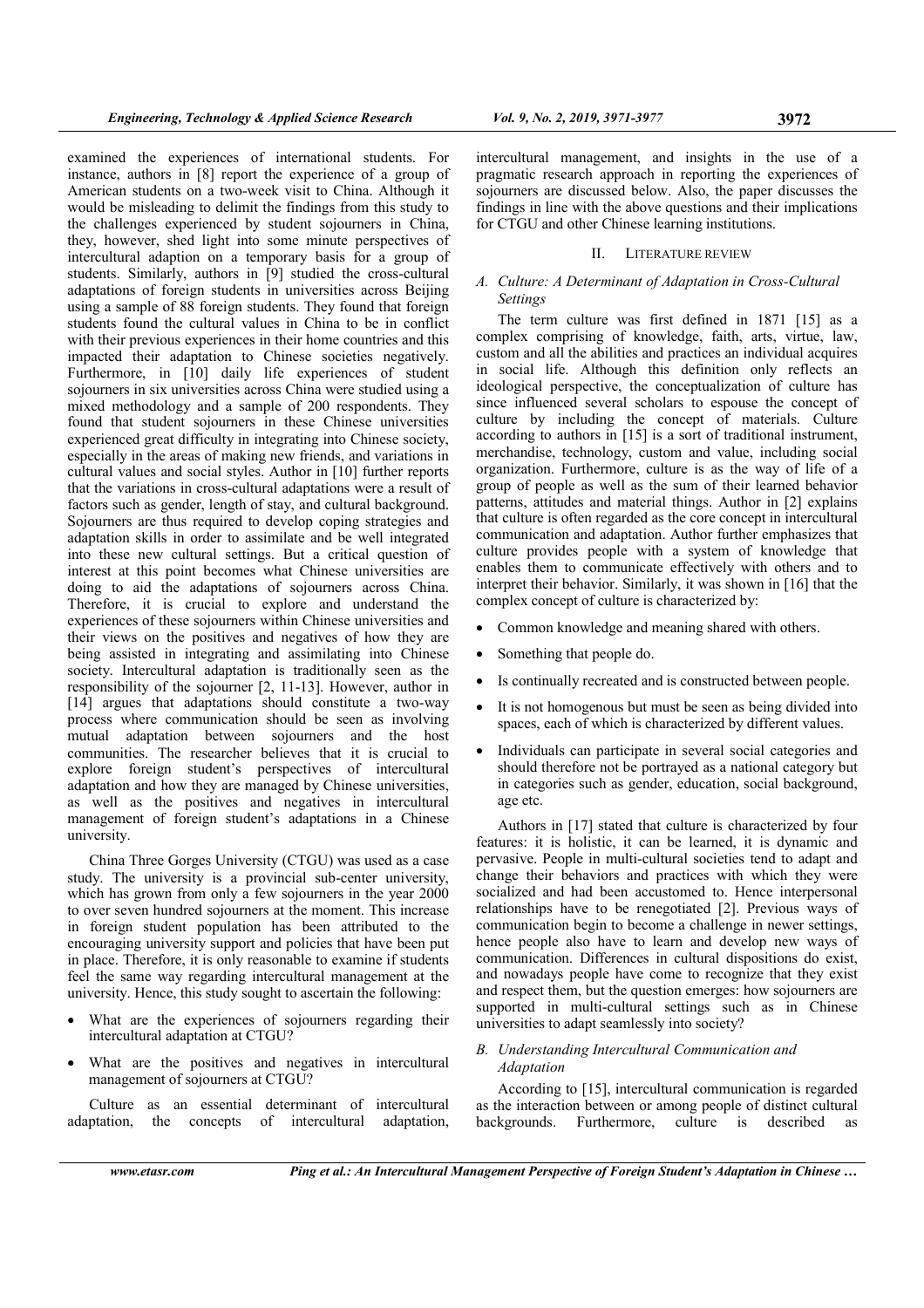communication, implying that culture is the creation of meaning when we communicate and our behavioral practices affect each other. Author in [12] defines intercultural communication as the interaction of meanings being generated differently. Author explains that there are "conceptual filters" which people have to be aware of during cross-cultural interactions, and that these filters help people in understanding and predicting behaviors accurately. Without them, conflicts tend to occur and delayed intercultural adaptations. As a result of globalization, more and more people tend to go abroad for study or work purposes. When people experience an entirely different culture, they are engaged in a particular type of intercultural communication, i.e. intercultural adaptation. Hence, living in a different culture means an alteration of lifestyle, thinking pattern and almost every aspect of life, which will undoubtedly become a pressure to sojourners. Intercultural adaptation on the other hand as described in [2] is a long-term process, which varies with every individual. Author in [18] defines intercultural adaptation as a process of increasing the level of fitness of an individual or a group of individuals to fulfill the demands of a new cultural environment. Several researchers agree that cultural adaptation is similar to the transitional processes experienced in other facets of life such as a new job, living in a new place, studying in a new and big city etc. Several models have been propounded to explain intercultural adaptation. One of such models is the dialectical model of intercultural adaptation. The dialectical model of intercultural adaptation argues that the intercultural adaptation process is characterized by a cyclical and recursive process whereby people try to solve issues and overcome challenges embedded in interaction with the host culture. Hence, author in [2], concludes that how a person responds in the intercultural adaptation process, creates his or her own adjustment patterns. Therefore adapting to a new culture can often lead to fundamental changes which may feel like "rebirth" [2, 14]. Furthermore, intercultural adaptation is usually accompanied by culture shock [17]. Culture shock refers to a feeling of loss, confusion, exclusion, or even fear that occurs when a person is entering into a new cultural environment while losing familiar symbols and means of social communication. Furthermore, author in [19] explains that understanding and dealing with problems associated with sojourners intercultural adaptation in higher education is pertinent to the success of international education.

# C. Understanding Intercultural Management

Author in [20] defines intercultural management as a process of effective management formed in global operations. In corporate settings, a parent organization, usually an international organization, adopts an inclusive and understanding approach in adapting and integrating the culture of the host country, where the sub-company is located. The purpose of intercultural management is to overcome the conflicts of cultural differences and to create a unique organizational culture in cross-cultural conditions. The aim of intercultural management is to design an executable organization structure and management mechanism, to search organizational goals beyond cultural conflict, to maintain a standard code of conduct for employees, and finally to maximize control and utilize the potential and value of the

company or enterprise. Intercultural management, also known as cross-cultural management, is the type of management involving people, products, and matters of different cultural background [21]. The purpose of intercultural management is to minimize cultural differences, maximize efficiency and realize the common goal of the specific intercultural group.

#### III. METHODOLOGY

This study adopted an explanatory mixed methodology. Explanatory mixed-method research design is one in which the researcher first collects quantitative data and then collects qualitative data to explain or elaborate the results of the quantitative phase [22]. The rationale behind this design in conducting research studies is that quantitative data and results provide a general picture of the research problems. Then, qualitative data is then collected to refine, extend or explain that picture. Data was collected by means of a structured questionnaire and a follow-up interview. The respondents of the study were international students and teachers at CTGU. A total of 140 questionnaires were retrieved in the quantitative phase of the study, while 27 sojourners consisting of 19 students and 8 teachers participated in the qualitative phase of the study. The instrument for data collection was a structured questionnaire adapted from [23] reflecting students' experiences of the various aspects of intercultural management at CTGU. The adapted instrument contained 36 items and was pilot-tested using a distinct sample from those selected for the study. A Cronbach's alpha value of 0.833 was obtained. Data for the qualitative phase of the study were collected using a researcher-made interview protocol soliciting foreign students' in-depth experiences of the various aspects of intercultural management at CTGU. Data were analyzed using descriptive statistics via the statistical package for social sciences SPSS 22. Frequency counts, percentages, mean and standard deviations were used.

#### IV. RESULTS

#### A. Respondent's Demographics

Respondents for the quantitative phase of the study consisted of 140 international students of which 65% were male, and 35% were female. The countries represented in the sample of the study were India (25%), Indonesia (2.9%), Korea (0.7%), Maldives (2.9%), Nepal (63.6%), Sri Lanka (0.7) and USA (4.3%). Respondents ranged from freshman  $(1<sup>st</sup>$  year) to senior  $(4^{th}$  year) undergraduate. Senior year students represented  $42.9\%$ , junior (3<sup>rd</sup> year) represented 10%, sophomore  $(2<sup>nd</sup> year)$  represented 25% while visiting students represented 5% of the total sample of the study. This indicates that more than 50% of foreign student at CTGU had been in the university for more than one year, indicating that they have experienced first-hand the intercultural adaptation process at CTGU and how sojourners are managed. Hence their experiences regarding the intercultural adaptation at CTGU are considered significant for this study.

# B. Sojourners' Experiences Regarding their Intercultural Adaptation at CTGU

Section 2 of the questionnaire for this study sought sojourners' perspectives regarding various aspects of their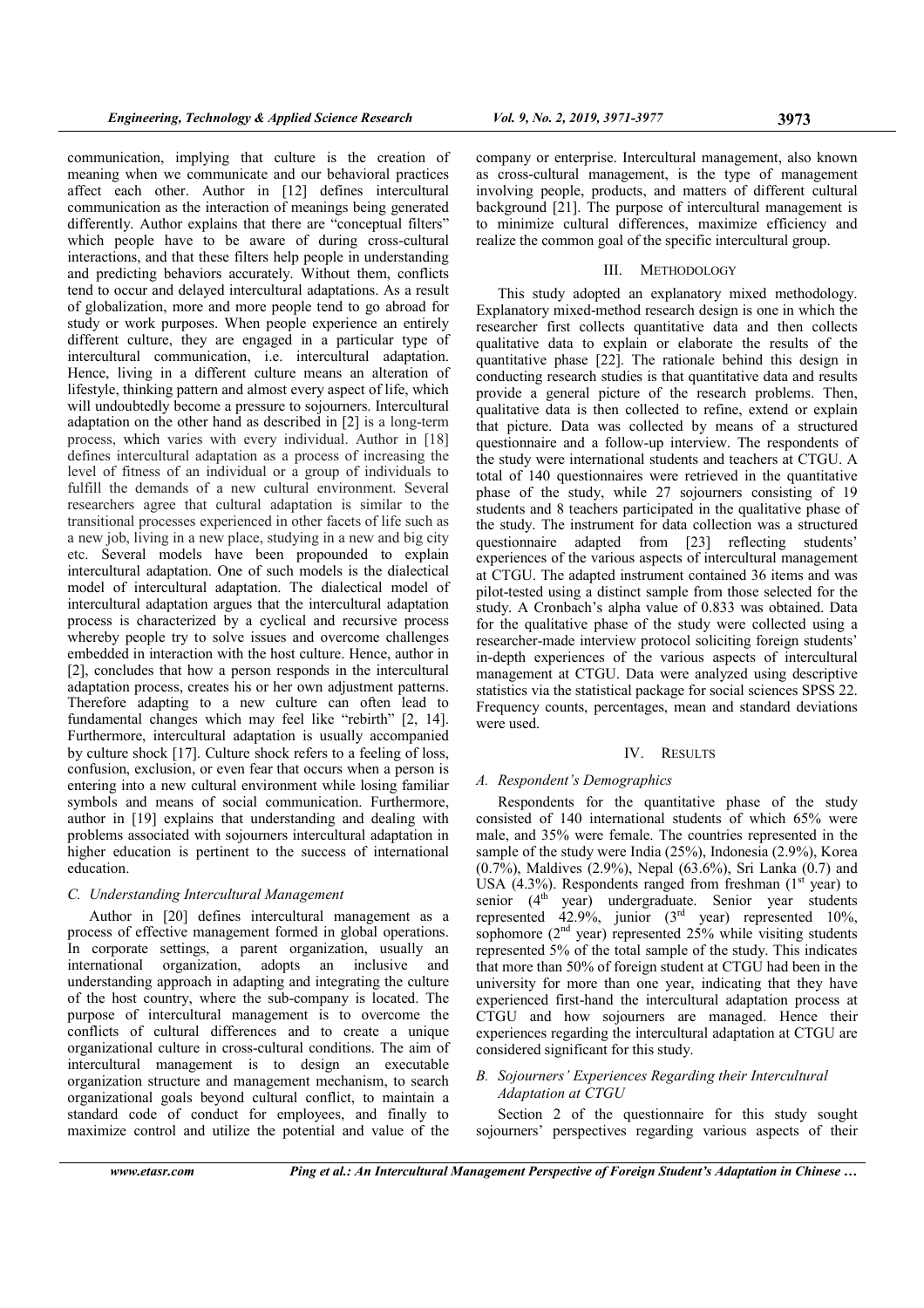intercultural adaptation at CTGU and the areas they identified as challenging in terms of cultural adaptation in China. Furthermore, sojourners were also asked to rate the extent to which they were satisfied with the services provided by CTGU to help them to adapt seamlessly into China. A five-point Likert scale was used. The following sections report the results from the collected and analyzed data.

#### C. Sojourners' Perspectives of Support Programs Provided at CTGU

Part A in section 2 of the questionnaire specifically sought sojourners' perspectives regarding the support programs and services they received during the orientation period of their programs. A 5-point Likert scale ranging from strongly disagree (1) to strongly agree (5) was used. Table I shows the results. Regarding the support services sojourners received at CTGU, a significant portion agreed that they received support in terms of airport pick up service upon arrival to China and the necessary information pertaining to school timetable, classroom location and so on before classes begun. Similarly, a substantial proportion acknowledged that they participated in orientation programs organized by the university. Furthermore, a moderate proportion affirmed that they received necessary information regarding the Chinese examination and assessment system. Findings from Table I show that a significant proportion of respondents disagreed that they received a campus tour upon arrival at the university, neither were they offered guidance to organize their studies upon enrolment, nor did they receive guidance on course selection or the academic requirements of the courses. Finally, respondents disagreed that they received the necessary survival information to access food markets, shops, first aid etc. upon arrival at the university.

Summarily, these findings indicate that although CTGU had implemented some basic support programs and services to enable international students to settle into the country upon arrival, a lot is still needed to be done to address issues relating to students not receiving adequate information regarding how they could access basic facilities as well as guidance on how they could plan and organize their studies. The university management needs to ensure that students are guided to plan their studies adequately by supplying them with the needed information required for course selection and the requirements for the courses provided. It is also important that the university management organizes campus tours for these students in order to get them acquainted with the university environment and facilities. Part B in section 2 of the questionnaire sought sojourners' perspectives regarding their general evaluation of the support services they received. Specifically, they were asked to indicate their level of satisfaction for the support services and programs provided with a 5-point Likert ranging from of very dissatisfied (1) to very satisfied (5). Table II shows the results. Mean and standard deviation were used to analyze the data. Mean values > 3 were marked as satisfied, while mean values  $\leq$ 3 were marked as dissatisfied. Findings revealed that respondents were dissatisfied with the accommodation conditions provided at the institution (mean=2.76), the language ability of the management staff (mean=2.84), and the attitude of the management staff (mean=2.94). On the other hand, findings from the analysis

revealed that respondents were satisfied with the scholarship opportunities provided at CTGU (mean=3.00), the language ability of the teaching staff (mean=3.04), the tuition fee (mean=3.15), the attitude of the teaching faculty (mean=3.32), and the academic support received from professors and advisors. Findings indicate that sojourners were satisfied with a lot of the support services provided at the university, whereas they were dissatisfied with the conditions of accommodation services provided, the language ability of management staff as this impeded foreign student's ability to communicate effectively with the management regarding issues and concerns that they had and the work attitude of management staff.

TABLE I. FOREIGN STUDENTS' PERSPECTIVES REGARDING SUPPORT SERVICES AND PROGRAMS PROVIDED

| <b>Items</b>                                                                                                                                                                   | SD%  | $D\%$ | $N\%$ | $A\%$ | SA % |
|--------------------------------------------------------------------------------------------------------------------------------------------------------------------------------|------|-------|-------|-------|------|
| I received support upon my<br>arrival at the university like<br>airport pick-up service.                                                                                       | 4.3  | 4.3   | 2.9   | 25.0  | 63.6 |
| I received a campus tour<br>arrival at the<br>upon my<br>university.                                                                                                           | 46.4 | 16.4  | 7.1   | 17.1  | 12.9 |
| participated<br>in<br>Ι<br>an<br>orientation<br>program<br>organized by the university.                                                                                        | 12.9 | 20.0  | 10.7  | 38.6  | 17.9 |
| I was offered guidance on<br>how to organize my future<br>studies on my arrival.                                                                                               | 29.3 | 31.4  | 14.3  | 21.4  | 3.6  |
| I was given guidance on<br>selection<br>and<br>course<br>academic requirements for<br>the courses.                                                                             | 30.7 | 36.4  | 5.0   | 21.4  | 6.4  |
| I received the necessary<br>information regarding the<br>Chinese examination and<br>assessment system.                                                                         | 13.6 | 26.4  | 7.1   | 37.9  | 15.0 |
| received<br>L<br>necessary<br>instructions<br>regarding<br>the<br>food<br>directions<br>$\mathsf{to}$<br>market, shops, first aid, and<br>so on, immediately on my<br>arrival. | 25.7 | 18.6  | 7.9   | 23.6  | 24.3 |
| received<br>Τ<br>necessary<br>information pertaining to<br>school timetable, classroom<br>location and so on before I<br>started my classes.                                   | 5.0  | 93    | 8.6   | 31.4  | 45.7 |

| TABLE II. | FOREIGN STUDENTS' GENERAL EVALUATION OF THE |
|-----------|---------------------------------------------|
|           | SUPPORT SERVICES AND PROGRAMS AT CTGU       |

| <b>Items</b>                                  |  | Std.  | <b>Remarks</b> |
|-----------------------------------------------|--|-------|----------------|
| Accommodation conditions                      |  | 1.351 | Dissatisfied   |
| Language ability of the management staff      |  | 1.360 | Dissatisfied   |
| Work attitude of the management staff         |  | 1.216 | Dissatisfied   |
| Scholarship opportunity                       |  | 1.275 | Satisfied      |
| Language ability of the teaching faculty      |  | 1.274 | Satisfied      |
| Tuition fee                                   |  | 1.156 | Satisfied      |
| Work attitude of the teaching faculty         |  | 1.195 | Satisfied      |
| Academic support from professors and advisors |  | 0.940 | Satisfied      |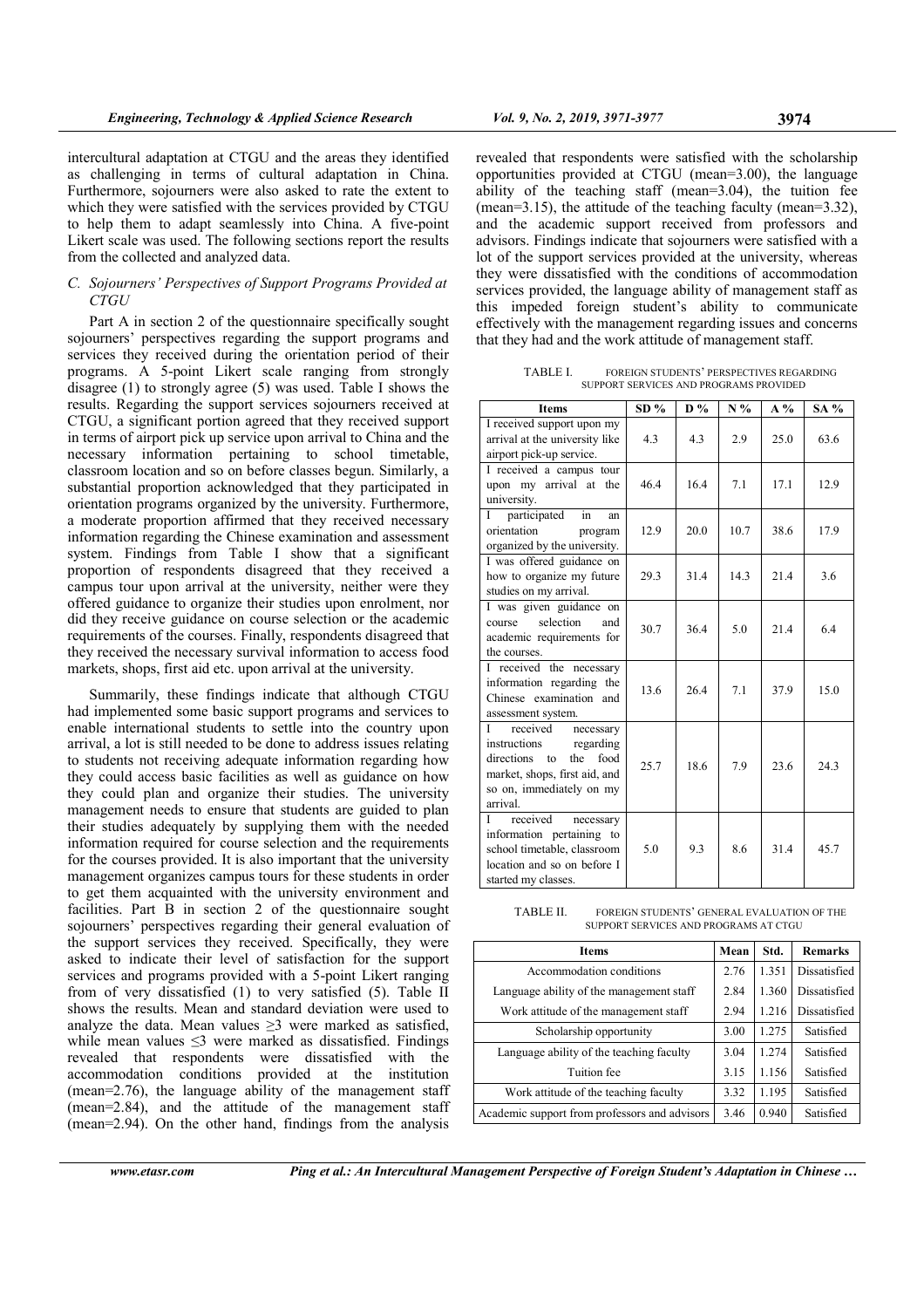Furthermore, respondents (sojourners) in the quantitative phase of the study were asked to rate the extent to which they experienced difficulty in adapting to various aspects of the university's cultural landscape and environment. Using a 5 point Likert scale of no difficulty (1) to extreme difficulty (5), respondents rated their perspectives of the most challenging aspects of their adaptation at the Chinese university. The results shown in Table III show that respondents experienced difficulty in their intercultural adaptation in two aspects only, namely difficulty in dormitory life and difficulty in understanding Chinese laws and university regulations. These may have been a result of the university not clearly communicating Chinese laws and regulations to sojourners. Sojourners may also have found it difficult to study these regulations themselves as a result of the language barrier. Similarly, the difficulty experienced in dormitory life may be caused by the fact that sojourners are often paired with other students, with whom they share little or no cultural similarity, thus making some of these students unable to clearly understand their roommates.

TABLE III. RESPONDENTS PERSPECTIVES REGARDING THE DIFFICULTY IN ADAPTING TO CHINESE CULTURAL CLIMATE

| <b>Items</b>                                                                            |      | Std   | <b>Remarks</b> |
|-----------------------------------------------------------------------------------------|------|-------|----------------|
| I have difficulty with dormitory life.                                                  | 3.11 | 1.608 | Difficulty     |
| I have difficulty understanding Chinese laws<br>and University regulations.             |      | 1.381 | Difficulty     |
| I have difficulty getting along with the<br>management staff                            |      | 1.629 | No Difficulty  |
| I have difficulty understanding the University<br>management system.                    |      | 1.174 | No Difficulty  |
| I have difficulty understanding Chinese<br>University admission policies                | 2.86 | 1.273 | No Difficulty  |
| I have difficulty in finding medical services.                                          | 2.84 | 1.282 | No Difficulty  |
| I have difficulty with the campus food<br>services.                                     |      | 1.491 | No Difficulty  |
| I have difficulty financing my education.                                               |      | 1.355 | No Difficulty  |
| I have difficulty participating in students'<br>activities organized by the University. |      | 1.266 | No Difficulty  |
| I have difficulty understanding the registration<br>procedure.                          |      | 1.113 | No Difficulty  |
| I have difficulty with the practice of my<br>religion.                                  |      | 1.311 | No Difficulty  |
| I have difficulty with roommates.                                                       | 1.54 | 1.153 | No Difficulty  |

#### D. Positives and Negatives in the Intercultural Management at CTGU

This study also sought to determine specifically through indepth interviews the positive and negative aspects of intercultural management as experienced by sojourners in the case study. Qualitative interviews were conducted with sojourners from CTGU, namely international students and teachers. Participants for the qualitative phase of the study were asked to share their experiences regarding the management system at CTGU, i.e. how the international relations office formerly known as the foreign affairs office (FAO) catered for

their needs. Findings from the interview revealed some positive and satisfactory feedback. However, some notable negatives were also recorded. The following discuss the positive and negative experiences reported regarding the management of their cultural adaptation in the host university.

#### 1) The Positives

#### a) Satisfactory Airport Pickup System

A significant number of sojourners tested that the airport pick-up service provided a very keen first impression about the university, as students were satisfied with the quality of the provided service. Sojourners expressed that the prompt airport pick up service made them feel welcomed.

# b) Friendly Academic Staff and Comprehensive Language Tutoring

Participants also reported that the academic staff at the university was friendly and interacted well with students on various matters. Similarly, a substantial number of sojourners expressed that the Chinese language classes held were among the most successful programs at the university.

#### 2) The Negatives

#### a) The Use of a Hierarchical Management System

The university which constituted the case study for this research operates on a hierarchical cultural norm and although this system of management has its pros, participants from the qualitative phase of the study believed that this management system impeded the ability of departments and colleges to communicate effectively.

# b) The Responsive but Inefficient Management System

Some participants also expressed that the management system at the university was one that could be described as responsive but not efficient. Some participants expressed that sometimes it was difficult for an issue that affected them within the university to be resolved. In some cases, identifying the unit responsible for resolving such an issue was particularly tricky as the FAO was not able to resolve the issue in a timely and efficient manner. A participant described the foreign affairs office as inefficient because the staff was sometimes not available even in office hours. Another participant reported that they are unhelpful and could not respond to an issue adequately. Another described the intercultural management staff of the FAO as incompetent in English and having unacceptable behavior.

# c) Incomprehensive Orientation Programs/Guidebooks for New Students/Expatriate Teachers

Participants expressed that the orientation programs at the university are not self-sufficient as they do not entirely aid students in transitioning into the new cultural landscape they find themselves in. Some participants also expressed that in the absence of these orientation programs, the University could produce comprehensive guidebooks written in English that they could easily refer to when they need help. Sadly, participants expressed that such a guidebook does not exist. This, as a result limits the university's intercultural management.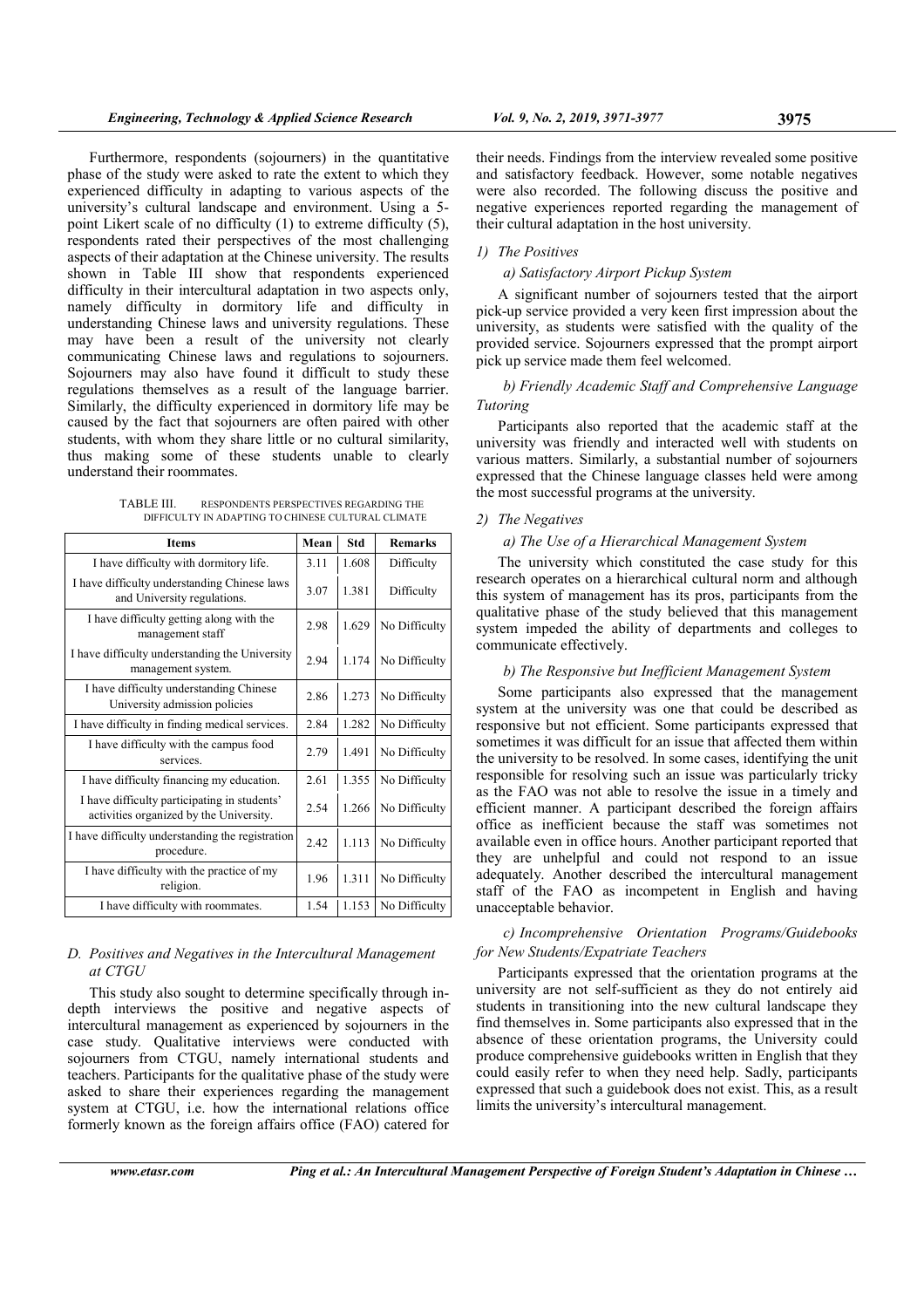d) Issues with the Dormitory Quality

Some participants expressed that the quality of the dormitory at the university was not up to the western standards. Also, it was reported by some participants that rooms in the dorm were not adequately prepared upon arrival. Participants also expressed that the charged fee was not on par with the actual condition of the dorms.

# e) Recruitment of Non-Qualified Academic Staff

Participants also expressed that with respect to teaching and learning, they found some academics not suitable in terms of being qualified to teach at the university. Some participants also expressed that the selection of foreign teachers should be rigorously carried out in order to ensure that foreigners who could facilitate effective teaching and learning were recruited into the university.

Participants expressed that these issues were the negative aspects of their adaption experiences at the host university. It is essential that Chinese universities develop an effective intercultural management system to help sojourners adapt effectively into Chinese culture.

# E. Recommendations for Effective Intercultural Adaptation and Management Improvement

Intercultural management is a particular type of intercultural communication. It involves the dialogue between the management of host culture and sojourners, including more people than in interpersonal communication. The success or failure of intercultural management determines the success or failure of communication within a culturally diverse institution. Therefore, for effective intercultural communication between people and units of diverse cultural backgrounds, a holistic intercultural management system is needed. This holistic intercultural management system should constitute a dynamic organism of assimilation. An 'organism' in this context refers to a body that is working altogether to realize the processes of an effective intercultural management system. Dynamism, on the other hand, refers to the vigorousness and activeness of the management system. Therefore, a holistic intercultural management system should be dynamic, and all its constituent parts should work harmonically to aid the intercultural adaptation of sojourners in host countries.

The first step to establish a holistic intercultural management system that is both organic and dynamic is to revamp existing management structures. Such a management system should foster unhinged communication and cooperation between subordinates and managers. As a result, every entity or element of the system is expected to fulfil its responsibility as stipulated and defined in the management structure. Furthermore, every entity within the system is expected to support an internationalized spirit of operation. support an internationalized Internationalization should not be a responsibility that is borne by only a few groups of people. Preferably, it is a process that is hinged on maximizing the involvement of entities within the international landscape of institutions. The second step is for international relations units within institutions to adopt an open-minded innovation mechanism where the goal is to consistently listen to various recommendations and suggestions

of the international community as well as give voice to the most pressing issues affecting sojourners welfare and wellbeing in the host country.

The management system within the university should also focus on minimizing and abolishing the hierarchical management model which delimits effective communication across various units of the institution as well as between sojourners and the management. Furthermore, there should be strict avoidance of uncertainty in responding to issues of foreign students' welfare and wellbeing. Spontaneity should be the core competency of the international relations office in assisting and serving the international community. Success in these leads to building good reputation for the university which in turn leads to attracting more international students and teachers. Using an updated management software system is of crucial importance in intercultural management. Findings from the study revealed that international students found the management system to be responsive but not efficient. A lack of efficiency could result in the university using an ad-hoc managerial software system which is not particularly tailored to the needs of the management team. The management system should be one that is democratic and characterized as one for the people, by the people and of the people. Therefore, consolidating sojourners' perspectives regarding issues could help improve intercultural management in the university.

The university should also recruit qualified teaching and management staff in the various areas of study and programs offered. Similarly, the university should also facilitate easy and open access to intercultural training provided for not only management staff and sojourners, but also for the Chinese faculty and students in order to establish intercultural consciousness in students and staff alike. The intercultural training for sojourners can comprise of basic Chinese language courses, a brief introduction to China and the Chinese culture, a specific introduction to the management structure of the university, and orientation programs. Also access to information such as campus geography, the education system, and evaluation methods should also be provided. The intercultural training on Chinese people may include the basic knowledge of English language (specific domain oriented if necessary), intercultural communication such as diplomatic etiquette, basic intercultural theories and practices, a brief introduction of different cultures and so on.

Furthermore, a comprehensive policy framework should be developed to address effective consultation between university management and sojourners as well as responsive information circulation. The policy framework should be established on a people-oriented basis, i.e. it should focus on the needs of the international students as well as the entire student body in the institution. Whenever the university produces policies and decisions, the concerned people, not only staff and teachers, but also students should be consulted. The policies or decisions should not only be beneficial for the university, but also should accommodate international students and teachers. A worthy point of note in intercultural adaptation is that sojourners ought to be aware of the challenges in transitioning to a culture that is different from theirs and as a result, ought to prepare themselves for the differences that may occur when they